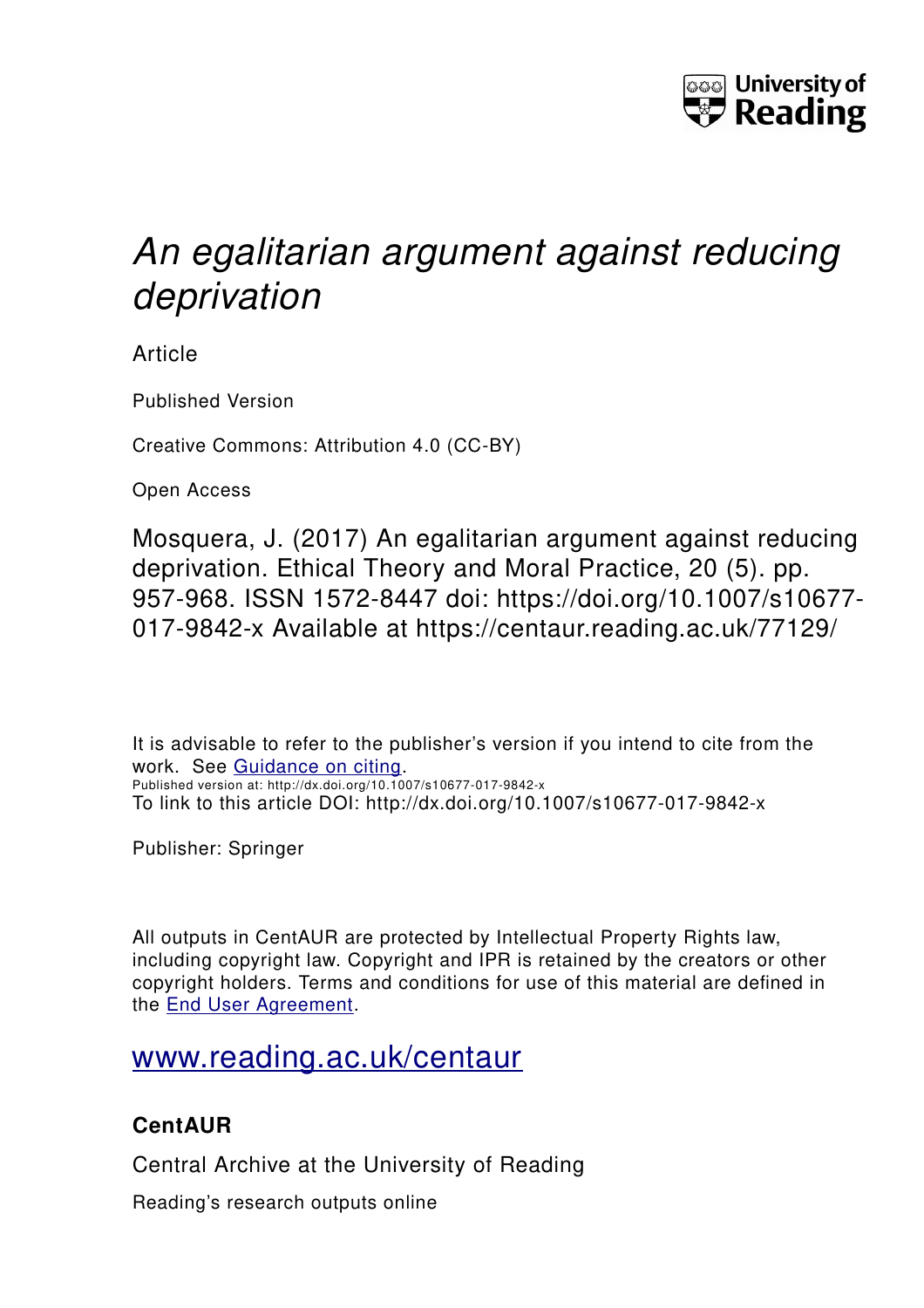

### An Egalitarian Argument against Reducing Deprivation

Julia Mosquera<sup>1,2</sup>

Accepted: 18 May 2017 / Published online: 2 December 2017  $\circ$  The Author(s) 2017. This article is an open access publication

Abstract Deprivations normally give rise to undeserved inequality. It is commonly thought that one way of improving a situation with respect to equality is by reducing the incidence of deprivations. In this paper I argue that there is at least one respect in which reducing the incidence of deprivations can make things worse from the point of view of equality. While eliminating deprivations leads to the elimination of inequalities, reducing the incidence of deprivations leads to an uneven distribution of the pairwise relations of inequality of a population, which leads to the concentration of pairwise relations of inequality in the worse off. If my argument is correct, egalitarians have reasons to broaden their dimensions of concern: egalitarians should not only be concerned about the unequal distribution of goods, but also about the unequal distribution of pairwise relations of inequality of a population.

Keywords Inequality. Deprivations. Egalitarianism . Population ethics. Larry Temkin

#### 1 The Paradox of Deprivation Reduction and Inequality

The existence of deprivations often gives rise to undeserved inequality. It is an intuitive and common sense belief that reducing deprivations such as poverty leads to more equality. Indeed, many people who advocate poverty reduction describe themselves as egalitarians. This is indisputably true for the elimination of deprivations. Equality favours the total elimination of deprivations. In fact, all else equal, eliminating deprivations is the ideal with respect to equality; if there were no deprived individuals, there would not be inequality stemming from poverty. Since eliminating deprivations is favoured by equality, it is natural to think that, where we cannot eliminate it, reducing it would be a good second best, from the point of view of equality.

 $\boxtimes$  Julia Mosquera [julia.mosquera@iffs.se](mailto:julia.mosquera@iffs.se)

I would like to thank Brad Hooker and Patrick Tomlin for their insightful comments to this paper.

<sup>&</sup>lt;sup>1</sup> Philosophy Department, University of Reading, Reading, UK

<sup>&</sup>lt;sup>2</sup> Institute for Futures Studies, Stockholm, Sweden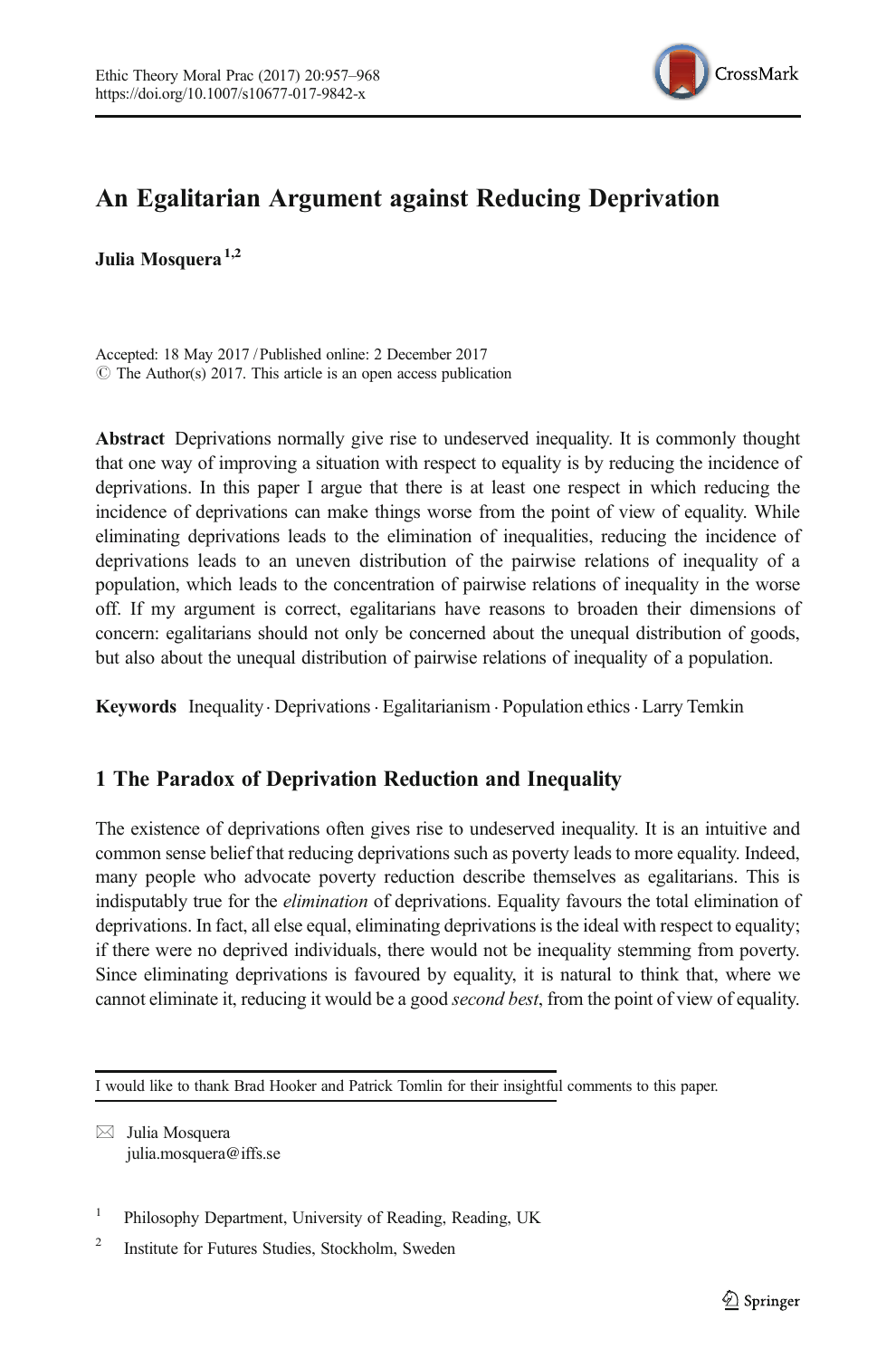

Fig. 1 Reduction in the incidence of deprivations. The vertical axis measures the level of wellbeing of the individuals, while the horizontal axis measures the size of the populations. A and B are the same population at different times

Nevertheless, a mere reduction in the incidence of deprivations—as opposed to its elimination—would lead to non-egalitarian outcomes. This paper argues that there is an egalitarian objection to the mere reduction in the incidence of deprivations.

The graphic above represents a reduction in the incidence of deprivation. B results from the drastic reduction of the incidence of deprivation in A. Although both A and B have the same total number of individuals, deprivation is unequally distributed in them. A has a great number of non-deprived individuals who are presumably better-off—all things considered—than a smaller number of non-deprived individuals. In B, on the other hand, the incidence of deprivation is reduced to the point that it is almost inexistent or approaching zero—only a very small number of individuals are affected by deprivations in B Fig. 1.

While A's and B's groups of individuals *are at the same level*, the size of B's better-off group is much bigger than the group of the worse-off. The pattern of inequality between A and B has therefore changed.

Which population is preferable? Both Utility and Priority to the worse-off lead us to the verdict that B is an improvement on A. For utilitarians, all that matters is the total amount of well-being, here represented graphically as the combined volumes of the two boxes in A versus the combined volumes of the two boxes in B. Since utilitarian accounts of the good do not ascribe moral relevance to the way the good is distributed among individuals, utility cannot make a case against B.

Prioritarianism gives a similar answer with respect to B. B is better than A according to prioritarianism since nobody in B is worse off than the worse off person in A, and there are more individuals in B who are better-off.

But does B represent an improvement regarding equality? Both A and B are non-ideal situations with respect to equality. But the remaining deprived individuals in B are now comparatively worse-off than the *vast* majority of the population. Thus, the worse-off people in B are now considerably worse than almost *every other* member of this world. So, although very few people now have a complaint regarding inequality, the inequality in B seems especially offensive.

It is easier to see this paradoxical conclusion if we first grasp the force of the intuitive argument for reducing the incidence of deprivations:

Egalitarian Argument for Deprivation Reduction

(1) It is pro tanto bad that some individuals are worse-off than others through no fault of their own—which I will refer to as 'faultless inequality'.<sup>1</sup>

<sup>&</sup>lt;sup>1</sup> There might be other types of inequalities worth considering but in this paper I will solely address the issue of 'faultless inequalities'.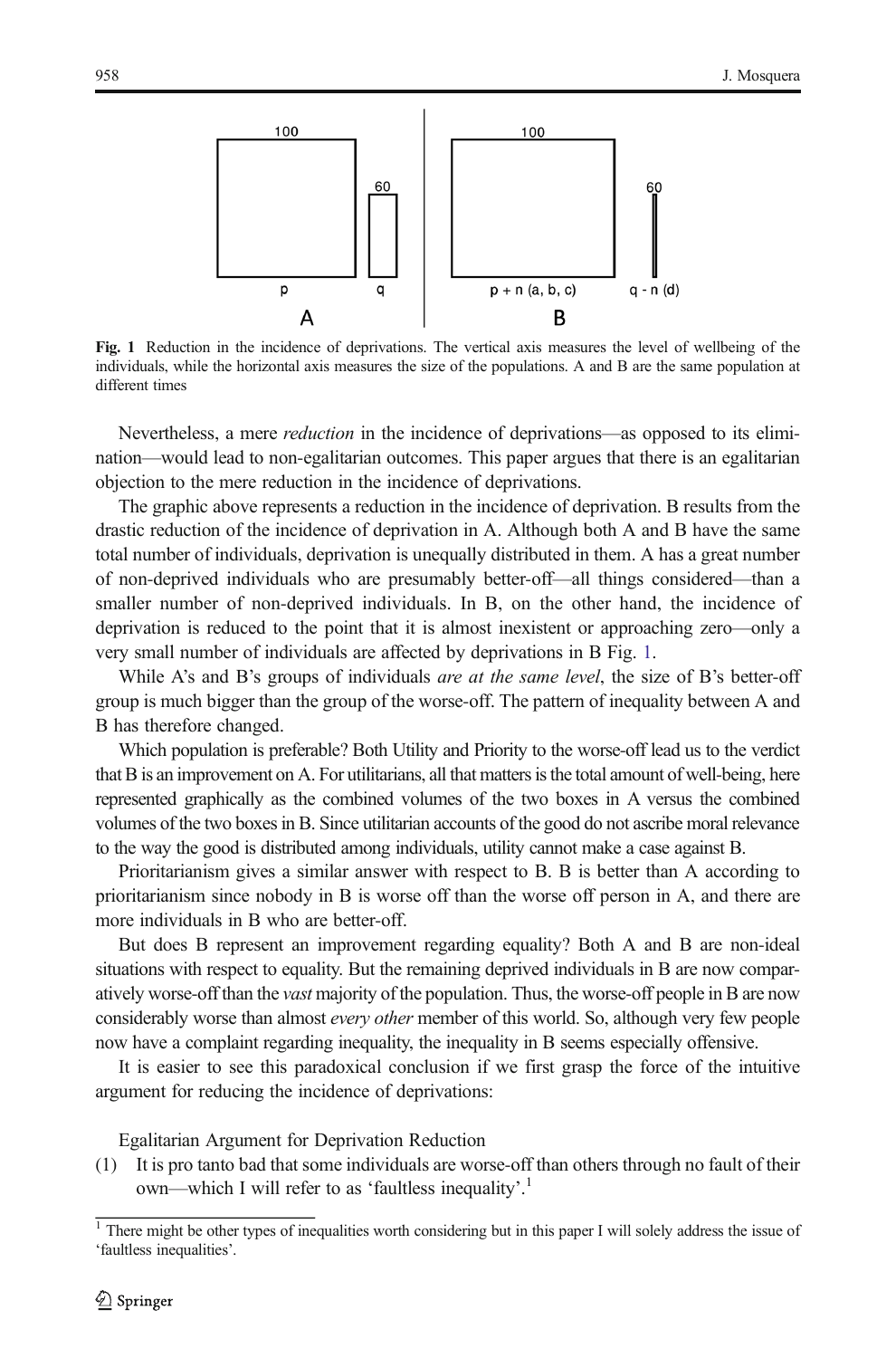- (2) If faultless inequality is pro tanto bad, i.e., (1), reducing faultless inequality is pro tanto good.
- (3) Reducing inequality is pro tanto good—modus ponens  $(1)$ – $(2)$
- (4) Impoverished individuals are worse-off than non-impoverished individuals through no fault of their own
- (5) Reducing deprivation reduces faultless inequality—an implication of (4)
- (6) If reducing deprivation reduces faultless inequality, reducing deprivation is pro tanto good—follows from (2) combined with (5).
- (7) Reducing the incidence of deprivations is good—modus ponens (5)–(6)—from the point of view of equality.

(1) is the standard formulation of Luck Egalitarianism.<sup>2</sup> (2) is a conditional claim that stems from (1) and which depends on the assumption that for anything that is pro tanto bad, reducing it is always pro tanto good.<sup>3</sup> (3) is the result of applying the modus ponens to (1) and (2). (4) is an evaluative claim that assumes that deprived individuals lack access to some elements that are necessary for wellbeing and to which most non-deprived individuals have access. (5) seems to be an implication of (4). (6) follows from the combination of (2) and (5). (7) follows from the combination of  $(5)$  and  $(6)$  and it collects the thought, possibly common to many people, that a reduction in deprivation is unambiguously good from the point of view of equality.

Paradoxically—and despite the intuitiveness and tightness of the egalitarian argument for deprivation reduction—we have referred to the plausibility of the claim that

(C) a world in which q number of non-deprived individuals exist and  $r$  number of deprived individuals exist is not worse with respect to equality—in at least one respect—than a world in which  $q+n$  non-deprived individuals exist and  $r-n$  deprived individuals exist.

(C) is incompatible with the conclusion of the Egalitarian Argument for Deprivation Reduction (7), and therefore speaks in favor of its rejection. If we are forced to reject (7), this is because at least one of the premises of the egalitarian argument for deprivation reduction is false. Premise (5)—reducing deprivations reduces faultless inequality—seems to be the problematic premise in this argument. The aim of this paper is to show that it is not always the case that the incidence of deprivation increases faultless inequality; or, put it in a different way, there is an egalitarian argument for which reducing the incidence of deprivations does not give rise to more equality since some instances of deprivation reduction are suboptimal from the point of view of equality.

Larry Temkin [\(1993,](#page-12-0) [2011](#page-12-0)) devotes extensive discussion to the issue of whether variations in populations size and distribution that do not affect wellbeing can nevertheless modify patterns of inequality. He concludes that they can, but that the way to measure the resulting inequality is not an easy task.

Temkin's work identifies the worry that populations like B—those where the number of worseoff individuals approaches zero, from now on  $B$ -*type outcomes*—are a problem for equality. Thismakes him question how the inequality of a situation where many are better-off and a few are worseoff compares to another where a few are better-off and many are worse off (Temkin [2011](#page-12-0), 240).

Egalitarians may be most offended if just a few are badly-off while the vast majority are well-off, since the inequality then seems particularly gratuitous. (…) those who are

<sup>&</sup>lt;sup>2</sup> See, for example, Cohen [\(1989](#page-11-0)). Later on, assumed by others like Richard Arneson, Peter Vallentyne or Larry Temkin. See Richard Arneson [\(2004\)](#page-11-0)<br> $3$  A clear example of this is the following: Pain is—at least—pro tanto bad. That pain is—at least—pro tanto bad

gives us a pro tanto reason to reduce pain.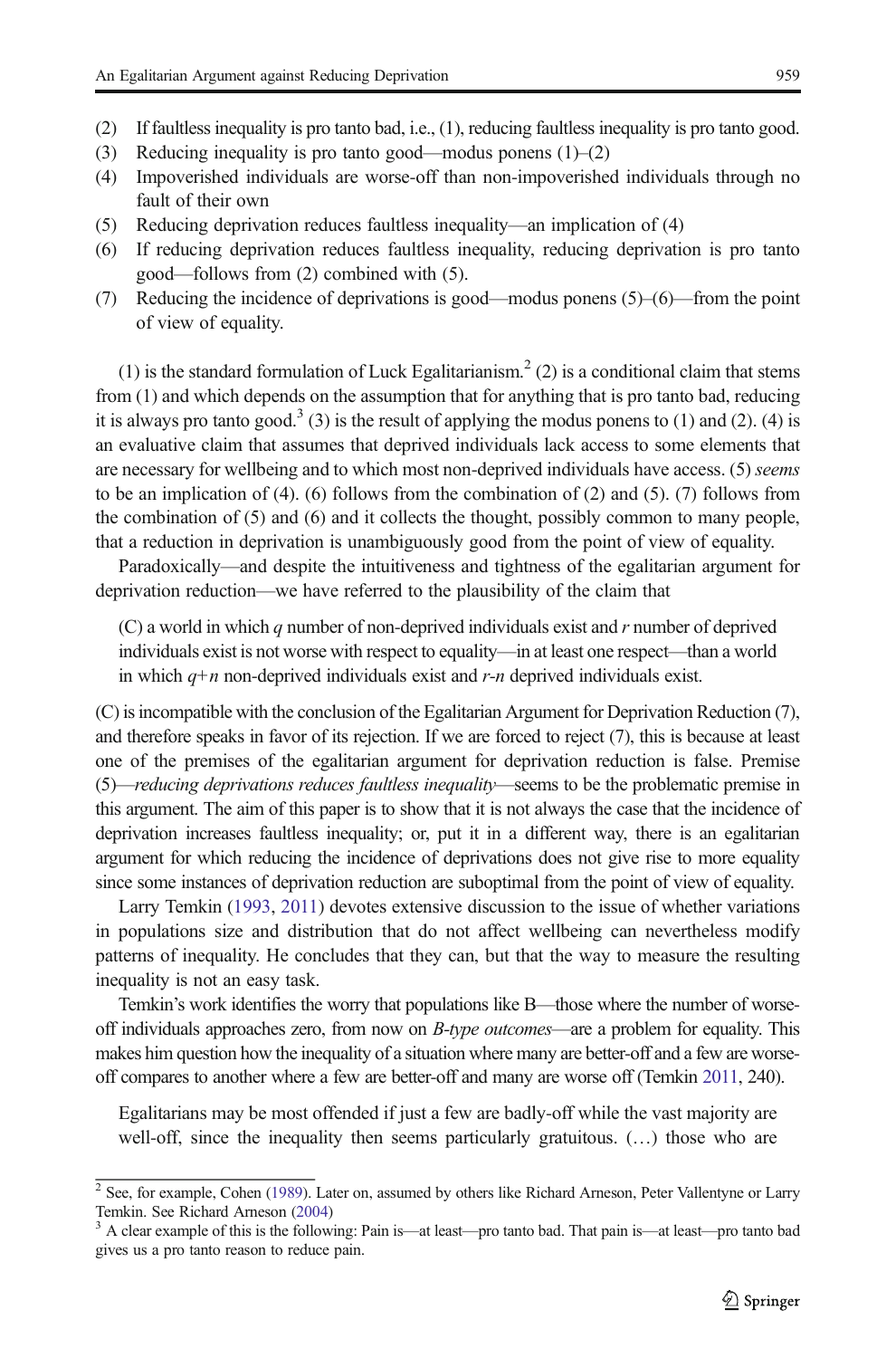worse-off are being especially victimized by the situation. (…) it is as if the entire burden of the inequality is borne by those few who are unfortunate enough to be among the worse-off. Given that those few people are much worse off than every other member of their world, it may seem that they have a very large complaint regarding inequality, and correspondingly, that the inequality is especially offensive. (Temkin [2011,](#page-12-0) 341–2)

After these remarks, Temkin carries on by comparing the egalitarian intuition against B-type outcomes with the intuition that makes most of us reject tyrannical or bullying situations. In a nutshell, Temkin's remarks appeal to the idea that, from an egalitarian point of view, it seems particularly unfair or offensive if a disadvantage, such as poverty for example, is concentrated in a small segment of a population.

But how and whom does this inequality affect? And also, how should this particular inequality be accounted for within the overall inequality of a population This paper aims to explore these questions by providing the measure for an extra dimension of equality that had been either ignored or only partially tackled in the literature. This extra dimension of equality is the one that affects the worse-off individuals in B-type outcomes.

#### 2 (Some of) Equality's Verdicts on B

Strict Egalitarianism is the view that values equality itself, irrespectively of whether it promotes other values. Larry Temkin's influential work on inequality provides different principles to measure how much inequality a world contains, showing that even within Strict Egalitarianism there are several ways to measure inequality within a population, which all lead to different evaluations with respect to how unequal a distribution is. We will look at those principles in this section and note what their implications for B-type outcomes are.

What should egalitarians, qua egalitarians, say about B-type outcomes? How should they measure the inequality in B? Should inequality be measured in a way that is insensitive to the sizes of the subgroups? If we take the sizes of the groups to be irrelevant, then outcome B does not represent an improvement, and neither does it represent a worsening, in inequality compared with A. Since the amount of wellbeing per person in the better-off and worse-off groups remains constant despite the change in group size, the gap in per person well-being between the members of the worse-off and better-off groups in both A and B is the same. The group size-insensitive comparison would then conclude that they are equally good with respect to equality, which would not support our first intuition with respect to B.

Temkin's measure of inequality is cashed out in terms of 'complaints'. If someone is much better off than I am, the magnitude of my complaint is greater than the magnitude of the other person's complaint. The inequality of a world depends on the quantity and the magnitude of these complaints.

Temkin's relative to the best-off person view of complaints (BOP) (Temkin [1993](#page-12-0), 25–6) suggests that

(BOP) The size of someone's complaint depends on how she fares relative to the best-off person.

Applied to our case, BOP does not support our B-type intuition. Since the best-off person in A and the best-off person B are at the same level, and likewise for the worst-off person in A and the worst-off person in B, the difference between the best-off person and the worst-off person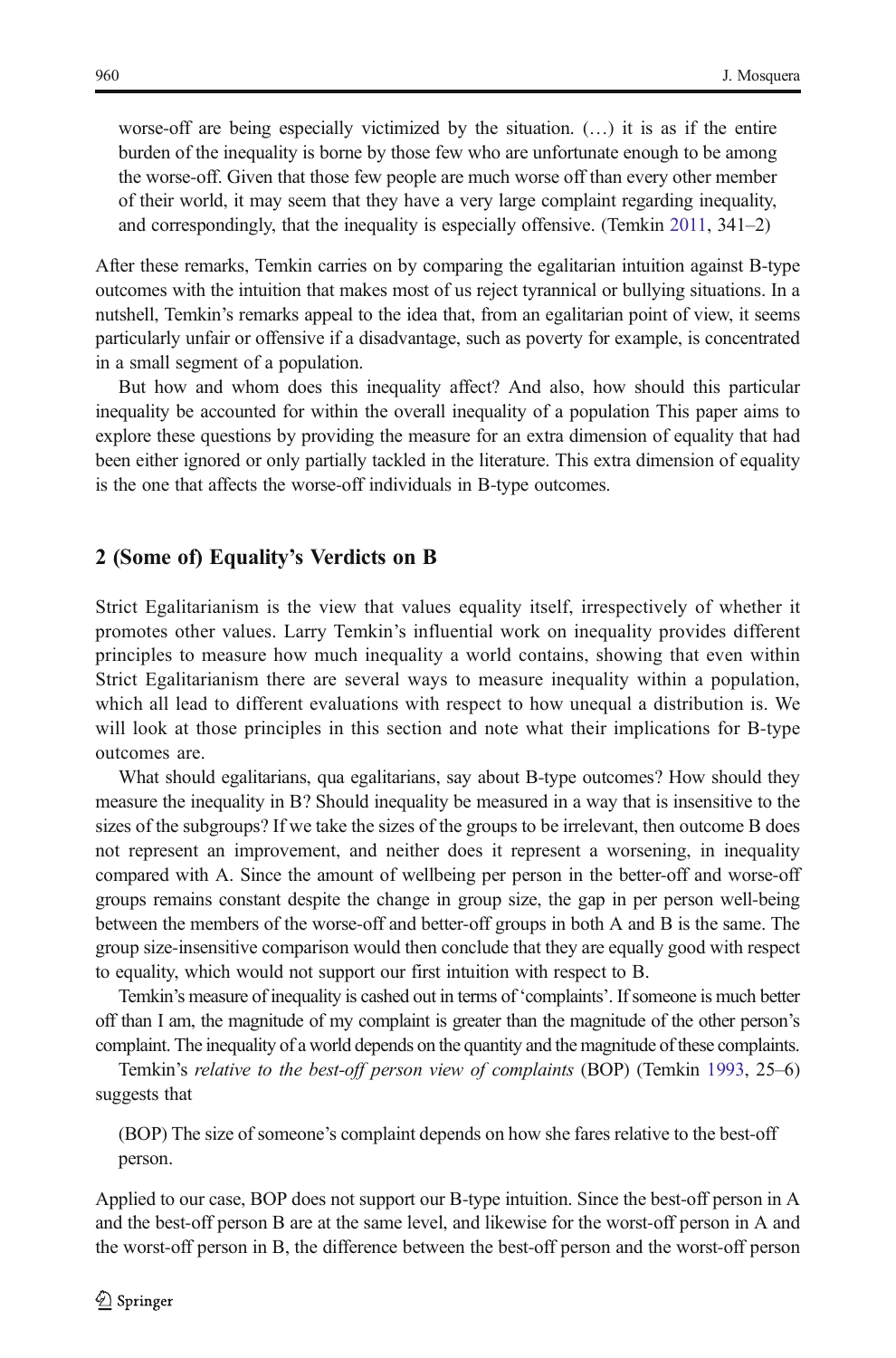

Fig. 2 AVE on the inequality of A and B

will also be the same in A and in B. Thus, BOP implies that the strength of the worst-off's complaint in B is the same size as the strength of the worst-off's complaint in A.

So if we consider BOP in conjunction with the additive principle of complaints, what BOP will conclude is that B is an improvement on A in terms of equality because more people have a complaint in A than in B.

The next principle suggested by Temkin to measure inequality complaints is the *relative to* the average view of complaints (AVE) (Temkin [1993,](#page-12-0) 25–6). The AVE states that

(AVE) The size of someone's complaint depends on how she fares relative to the average person

If 'average person' refers here to the hypothetical person who is at the arithmetic mean level, various criticisms can be directed towards the AVE. First of all, if all that matters to establish the magnitude of an individual complaint is a comparison with the average utility of that population, AVE will not be able to differentiate between the different situations of the worseoff individuals in the two scenarios described in the graph above (Fig. 2).

Since both the level of the worse-off individuals and the average level are the same for A and B, all that AVE can say about the inequality of A and B here is that the worse-off individual in A and the worse-off individual in B have a complaint of inequality of the same magnitude. But although the average utility of these two populations is the same, and although the worse-off individuals of both populations are at the same level, the inequality that affects the worse-off individuals in both scenarios A and B cannot be the same. After all, the worse off individual in B is worse off than three individuals, while the worse off individual in A is worse off than two individuals.

Secondly, to test the AVE principle more deeply, return to our example with two scenarios—A and B. B's proportion of better- and worse-off individuals resembles the actual scenario of deprivation reduction that our initial graphic showed. B will be compared against A, a scenario of equality equilibrium. And, for the sake of clarity, we will reduce the total size of the populations in both scenarios so that the total number of individuals that compose both scenarios is four.<sup>4</sup>

<sup>&</sup>lt;sup>4</sup> I acknowledge that this reduction is not a faithful representation of the real scenario of deprivation reduction that this paper is concerned with—the sizes of the group of the deprived and non-deprived individuals are much bigger in the real case. This makes the inequality of this example slightly different from the one of the original example, but I will nevertheless stick to the example for two reasons: firstly, calculating the number of pairwise relations of equality and inequality with *real* numbers would have been considerably unhelpful in terms of clarity; secondly, the argument about the Standard View and proportional variations in population size that is relevant for this difference is only introduced in section five of this paper.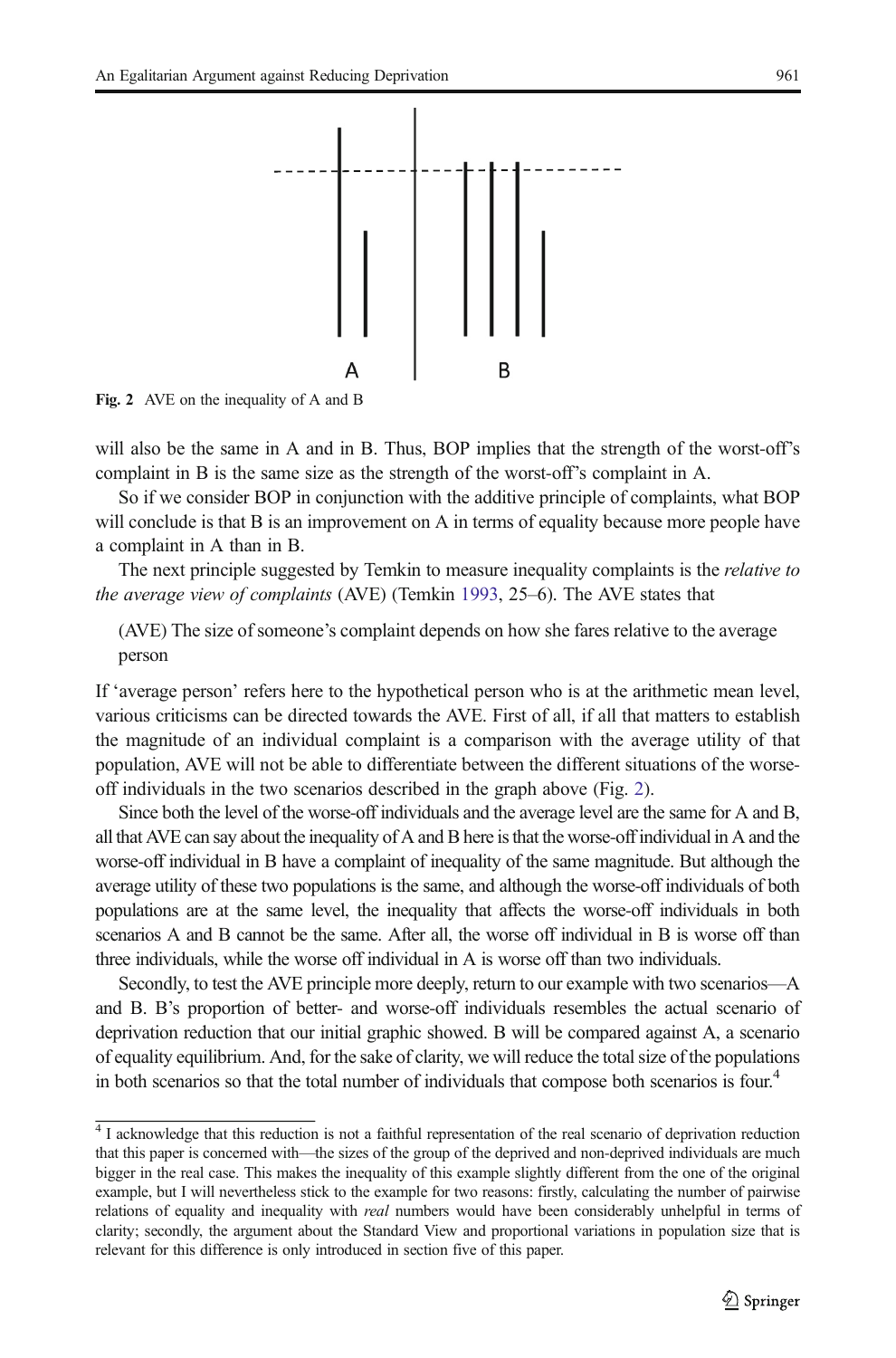<span id="page-6-0"></span>

Fig. 3 AVE and the addition of complaints

In the example above, the complaint of individual  $d$  in B relative to the mean person would be of a higher magnitude than the complaint of any member of the group of the worse-off in A, compared to the mean person in A (Fig 3).

The previous would be so because.

 $(B) = 90$ ; therefore, d's complaint in B is of magnitude 40 (i.e., 90–30),

whereas,

(A) = 80; therefore, c's and d's complaint in A are of magnitude 20, respectively (i.e., 80–60).

It seems intuitively true that the complaint of the worse-off individual in B is of a higher magnitude than the complaint of the worse-off individual in A.

But a further problem for AVE has to do with how to aggregate total complaints to evaluate outcomes rather than individual positions, since Temkin's formulation of the view deals only with individual complaints.

If we were to measure the total number of complaints of each of these two scenarios, B would only contain one complaint of magnitude 30, as opposed to two complaints of magnitude 20, each, in scenario A. So, the AVE together with the additive view of complaints would deem A as more unequal than B.

This result would again clash with our first egalitarian intuition about B-type outcomes. However, there seems to be something particularly disturbing about the inequality that affects the worse off individuals in B. One way to resist BOP's and AVE's verdicts—and so to retain our first intuition that there is something worse about B than A in terms of equality—is by measuring the pairwise inequality of A and B.

#### 3 Pairwise Inequality: Aggregative and Distribution-Sensitive

Another way to account for the amount of inequality in a population is by measuring the number of relations of inequality and the relations of equality<sup>5</sup> that hold in a population. This can be done by subtracting the number of relations of equality from the number of relations of inequality of each world. From now on we will refer to this way of measuring inequality as aggregative pairwise inequality (API).

 $5$  By relation of inequality I mean a relation between any two individuals that have different levels of wellbeing. In my example, a relation of inequality will hold between any member of the group of the worse-off and any member of the group of the better-off. By relation of equality, I mean the relation of any individual of the set of the worse-off or better-off with any other individual of its same set. For the purpose of this paper I will ignore the issue of the size of inequalities and assume all relations of inequality are of the same size. I will also assume that only the worse-off individual from a relation of inequality has a complaint about a relation of inequality.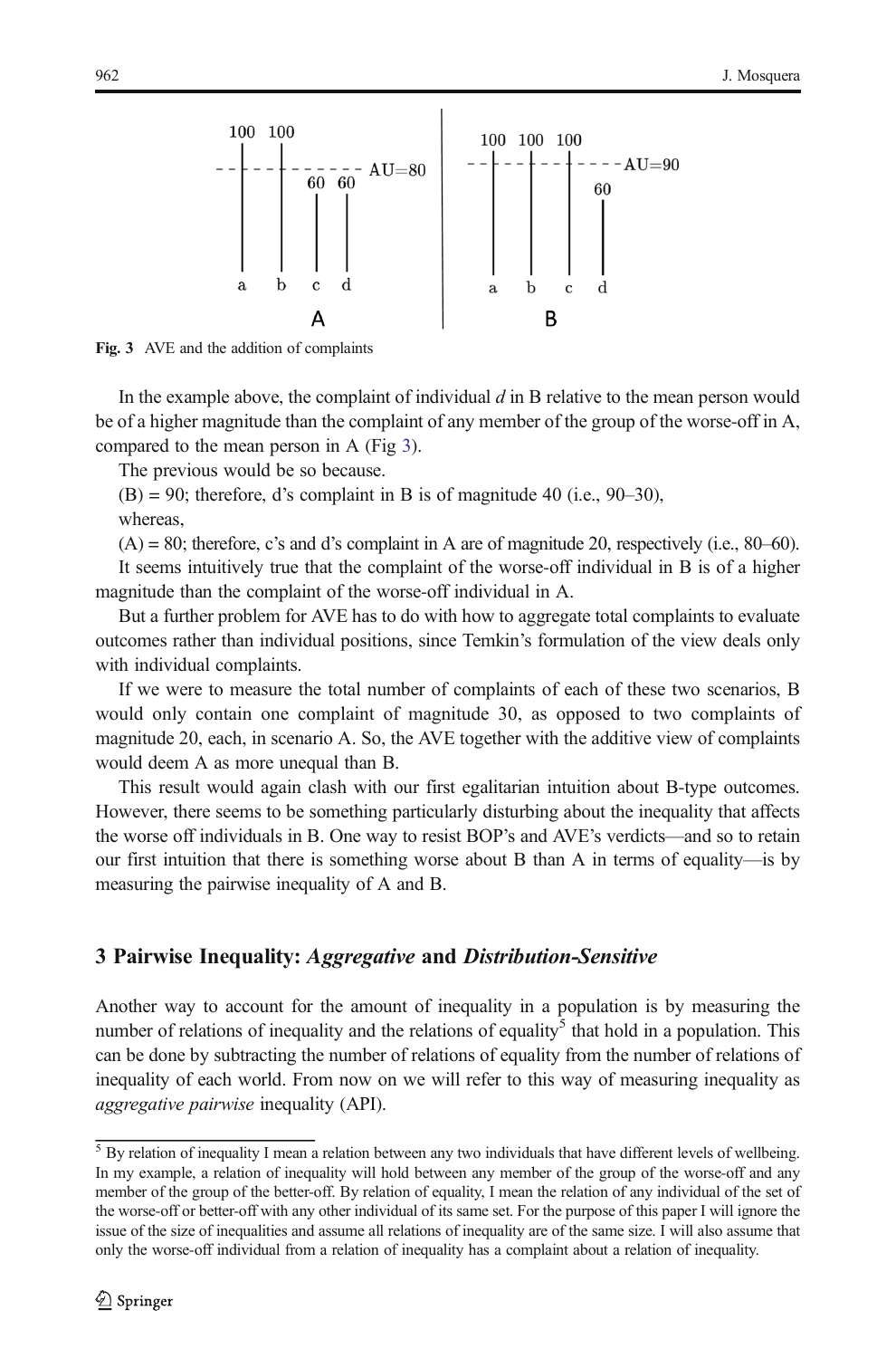| Relations of equality   | $A = \{(a, b), (c, d)\}\$<br>2 relations of Equality                   | $A = \{(a, b), (a, c), (b, c)\}\$<br>3 relations of Equality   |
|-------------------------|------------------------------------------------------------------------|----------------------------------------------------------------|
| Relations of inequality | $B = \{(a, c), (a, d), (b, c), (b, d)\}\$<br>4 relations of Inequality | $B = \{(a, d), (b, d), (c, d)\}\$<br>3 relations of Inequality |

Table 1 Relations of equality and relations of inequality of A, and B

To test this principle, we will be looking again at the distribution expressed by Fig. [3](#page-6-0). In this diagram, A is composed by the individuals  $\{a, b, c, d\}$ , with  $\{a, b\}$  being the members of the group of the better-off, and  $\{c, d\}$  the members of the group of the worse-off. B, on the hand, is composed by the same four individuals  $\{a, b, c, d\}$ , but the better-off individuals in B are  $\{a, b, c, d\}$  $c$ }, while the worse-off individual is only  $\{d\}$ .

In A, there are two relations of equality—  $\{(a, b), (c, d)\}$ —and four relations of inequality—  $\{(a, c), (a, d), (b, c), (b, d)\}$ . On the other hand, in B there are three relations of equality- $\{(a, b), (a, c), (b, c)\}$ —and three relations of inequality  $\{(a, d), (b, d), (c, d)\}$ . The chart above shows these relations (Table 1):

A version of API that only aggregated relations of inequality of a population would conclude that B is better than A. This is so because B possesses three relations of inequality only, while A possesses 4. Thus, this version of API is unable to support our first intuition that there is one respect in which B is worse than A in terms of Equality.

But even if relations of equality become also part of the API's calculus, as Gustaf Arrhenius ([2013](#page-11-0)) suggests, API's verdict about B would still be that B is better than A with respect to Equality. This is so because B contains three relations of equality, as opposed to A which contains only two. The fact that B has one relation of equality more than A would suffice, under some accounts of pairwise inequality,  $6$  to make B better than A with respect to equality. In conclusion, a version of API that considers both relations of equality and inequality will determine that B is better than A with respect to equality.

Aggregative accounts such as the API fail to capture the peculiarity of the inequality in B to which we referred at the beginning of this paper. API fails to capture the concentration of relations of inequality that affects the worse-off members of B.

A has fewer relations of equality and more relations of inequality than B. Therefore, B is better, from the point of view of equality, than A, according to API. But there is still something troubling in B-type outcomes. One way to explain this troubling feature is that the API simply aggregates equal and unequal relationships, without looking at how they are distributed. And aggregative principles are famously subject to the separateness of person objection. Perhaps API can be criticised on similar grounds.

The separateness of person objection was originally pressed against utilitarianism by John Rawls,<sup>7</sup> and later on by Thomas Nagel.<sup>8</sup> This objection argues that there are boundaries

<sup>6</sup> Gustaf Arrhenius suggests this conclusion with his 'Positive Egalitarianism' view. Arrhenius ([2013](#page-11-0)) Especially from p 84.

John Rawls [\(1999\)](#page-11-0) criticises this aspect of utilitarianism in different passages of A Theory of Justice. One of the features that is common to all of them is that utilitarianism is the idea of an impartial 'sympathetic spectator who conflates all desires into one system'.<br><sup>8</sup> Nagel's criterion of individual acceptability is introduced as 'as a way to stay closer to the points of view of the

individuals considered', since according to him, simple aggregation 'moves beyond individual points of views'. See Thomas Nagel ([1979](#page-11-0): 123).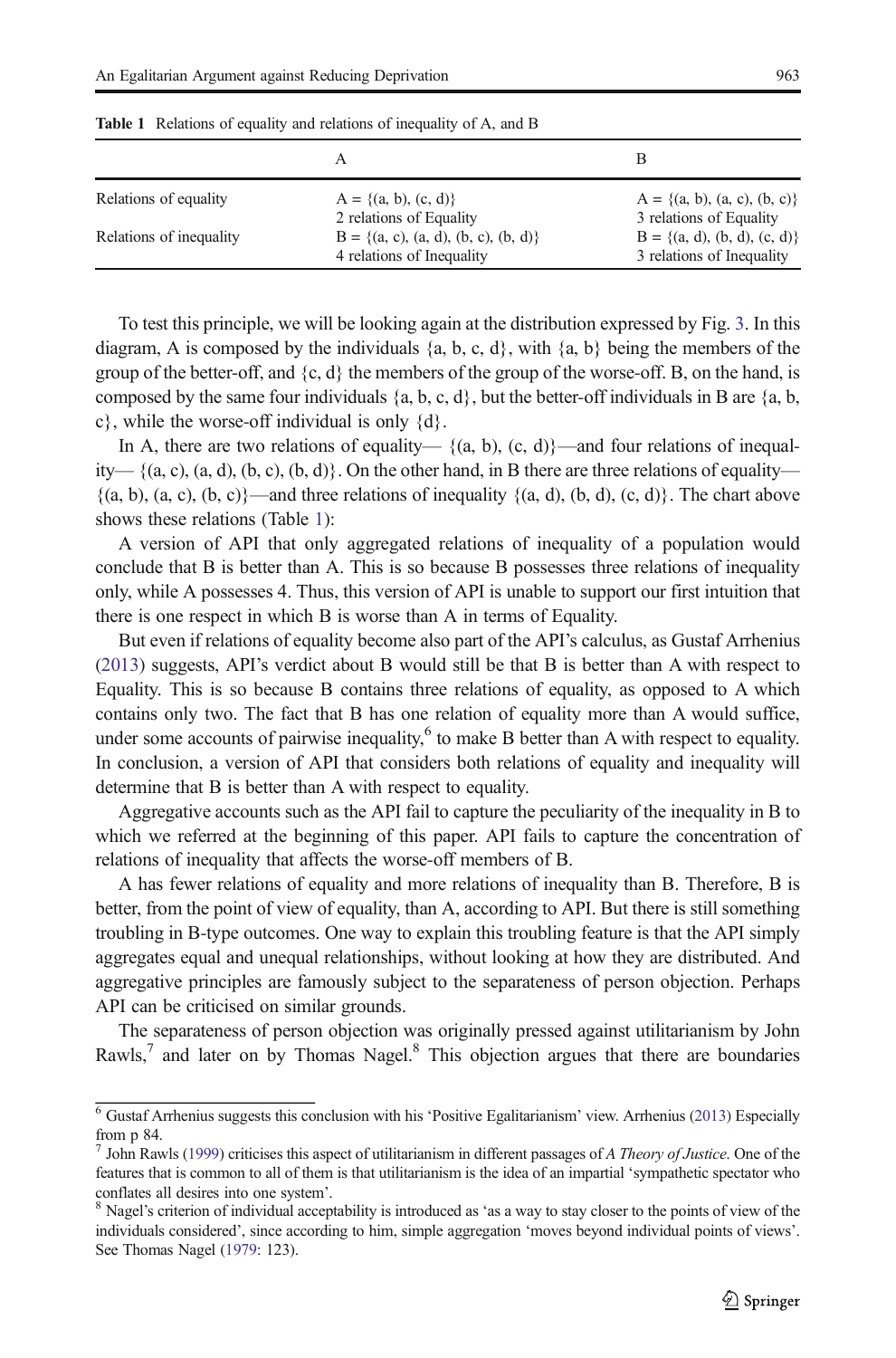between persons' lives that require a moral separation that aggregative principles do not respect. Utilitarianism holds that, just as present harm to one person can be worth undergoing for the sake of larger benefit to that person later, harm to one person can be justified if necessary either for another person to get a larger benefit or for further people to get a larger combined benefit. The separateness of person objection to utilitarianism is that the multiperson case is not analogous to the single-person case. In the single-person case, present harm is compensated by larger benefit later to the same person. In the multi-person case, harms to some are not compensated by the benefits to others.

Applied to our case, the separateness of person objection suggests that combined gains in equality that result from the aggregation of relations of equality—such as the ones accounted for by API—do not necessarily make the situation for particular individuals better with respect to equality. This means that even when B contains more relations of equality in total, or aggregated interpersonally, that does not imply that the individuals in B are subject to more equality, too, aggregated intrapersonally. In fact, although A contains more relations of inequality than B, someone in B has more relations of inequality than anyone in A has. This failure to capture the difference between interpersonal and intrapersonal aggregation of relations of inequality makes API insufficient to analyse the particular inequality that affects the worse-off in B-type outcomes.

Temkin's all those better-off view of complaints (ABV) seems closer to our intuition here. Unlike AVE and BOP, ABV contends that the size of one's complaint depends on how she fares relative to all of the others who are better off than she is (Temkin [1993](#page-12-0), 25). ABV seems to support our claim that d's complaints in B are of a greater magnitude than the complaints of any member of the group of the worse-off in A. And the fact that almost everybody in B is better off than  $d$  speaks in favor of our intuition that  $d$  is particularly badly-off in terms of equality.

But although ABV is definitely closer to our first intuition expressed at the beginning of our paper by (C), ABV does not provide a way to measure the precise amount of badness that constitutes this higher 'magnitude' of the complaint. We might assume that each complaint counts equally. That is, d has three complaints—one against the inequality with a, one against the inequality with b, and one against the inequality with c. But this *still* would not vindicate the intuition that there is a particular egalitarian problem with B, because there would still only be three complaints compared to four in A. Thus, the real challenge is to know how we are to precisely measure the inequality of these outcomes.

The following chart illustrate the relations of equality and inequality that affects each individual in both A and B (Table 2):

|                         | a                     | b                    | $\mathbf c$          | d                          |
|-------------------------|-----------------------|----------------------|----------------------|----------------------------|
| Outcome A               |                       |                      |                      |                            |
| Relations of equality   | $\{(a, b)\}\$         | $\{(a, b)\}\$        | $\{(c, d)\}\$        | $\{(c, d)\}\$              |
| Relations of inequality | $\{(a, c), (a, d)\}\$ | $\{(b, c), (b, d)\}$ | ${(a, c), (b, c)}$   | ${(a, d), (b, d)}$         |
| Outcome B               |                       |                      |                      |                            |
| Relations of equality   | ${(a, b), (a, c)}$    | $\{(a, b), (b, c)\}$ | $\{(a, c), (b, c)\}$ | $\bf{0}$                   |
| Relations of inequality | $\{(a, d)\}\$         | $\{(b, d)\}\$        | $\{(c, d)\}\$        | ${(d, a), (d, b), (d, c)}$ |

Table 2 Relations of equality and relations of inequality of each individual of A, and B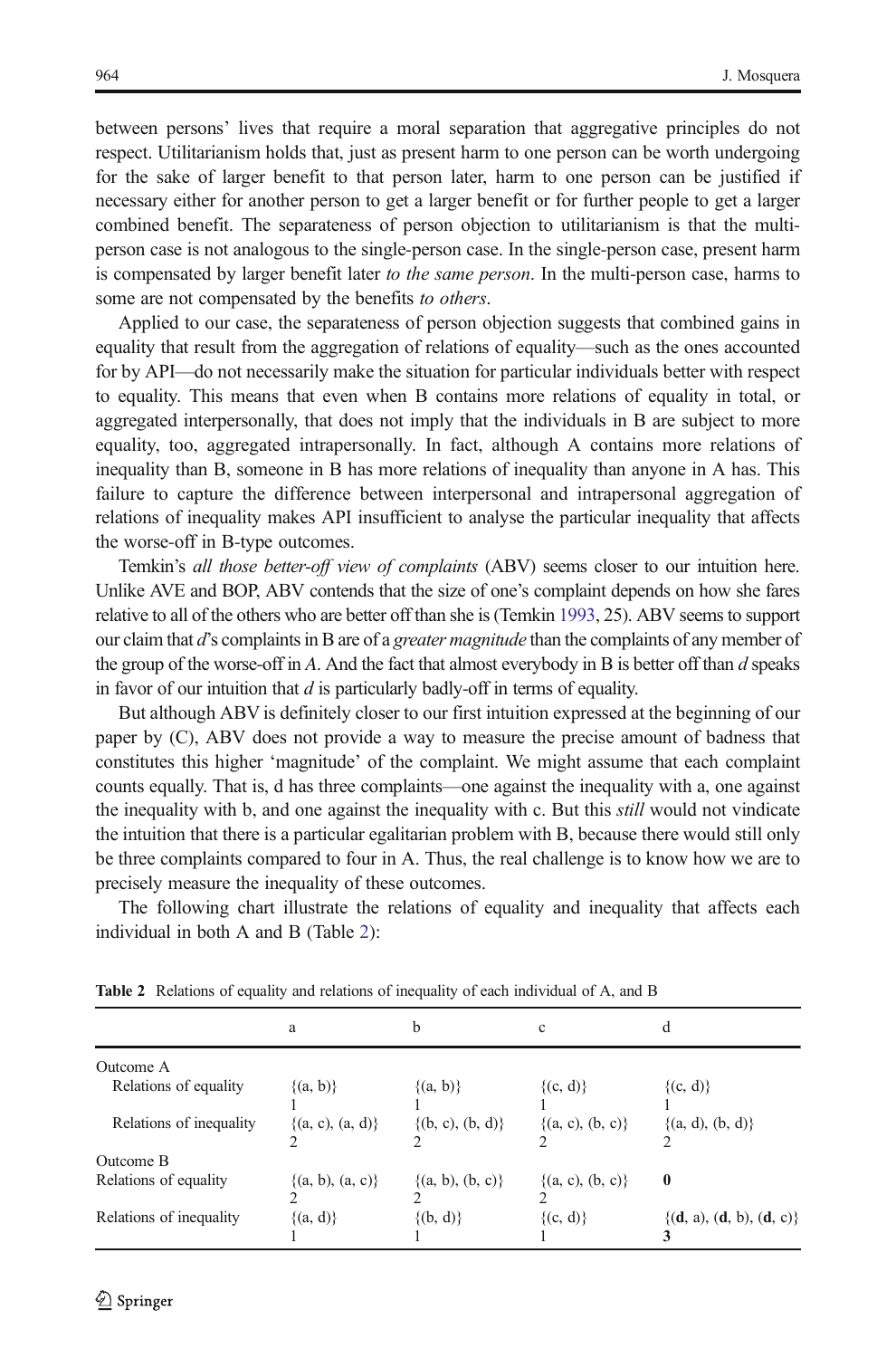Looking at outcome B in the chart,  $d$  is an individual who is not involved in any relation of equality<sup>9</sup> with any other individual. All the relations  $d$  is involved in are relations of inequality. This is so because d is worse off than all of the other members of B. A on the other hand contains more relations of inequality than B—four, as opposed to three. But despite this fact, no member of A is subject to the level of inequality that affects one of the members of  $B$  namely d. This is so due to various factors:

- (i) no individual in A is subject to more than two relations of inequality,
- (ii) all of the individuals in A are involved in at least one relation of equality,
- $(iii)$  none of the individuals in A is involved in each and every one of the relations of inequality that hold in that world,
- (iv)  $d$  is not involved in any relation of equality in B,
- (v)  $d$  is involved in each and every one of the relations of inequality in B.

The previous analysis shows that  $d$  is in a particularly bad situation, and therefore makes it salient that we need a pairwise measure of inequality that takes into account also the way relations of inequality are distributed in a world. We will call this principle *distribution*sensitive pairwise comparison of inequality (DSP).

(DSP) Other things being equal, two populations are equal with respect to equality if they have the same amount of relations of equality and inequality, and these relations are identically distributed among the individuals of each population

According to DSP, it is not only the equal distribution of goods that matters—whether someone has less of a good than others do. In addition, whether someone is subject to more relations of inequality than others, matters, too. This concern introduces a relevant distinction: egalitarians qua egalitarians should also care about *second order equality—*a notion that refers to equality in the metadistribution of goods, or equality in the distribution of relations of equality and relations of inequality.

DSP is then a function between the number of relations of inequality of a population and how equally or unequally these are distributed among the individuals of that population. It is an improvement with respect to what we have called 'aggregative pairwise comparisons of inequality' in that it suggests a further variable for the measure of inequality; it is not just the amount of relations of inequality or equality that should matter for egalitarians, nor their size, but how these relations of equality and inequality are distributed. One world with the same amount of relations of equality and inequality as another is—not just simply better, but—*more egalitarian* if no individual has an unequal burden of them.

This 'piling-up' effect captured by DSP reflects the idea of an increasing marginal significance of relations of inequality. Relations of inequality always matter more the more concentrated they are, so it is worse from the point of view of equality when one person suffers two relations of inequality than when two people each suffer one relation of inequality, other things being equal. This is the reason that makes B's inequality feel particularly flagrant. And it is this unfairness that can override the value of one extra relation of equality that A, as opposed to B, contains.

<sup>&</sup>lt;sup>9</sup> Except the relation of being equal to oneself (if we assume the relation of identity as a subtype of the relations of equality).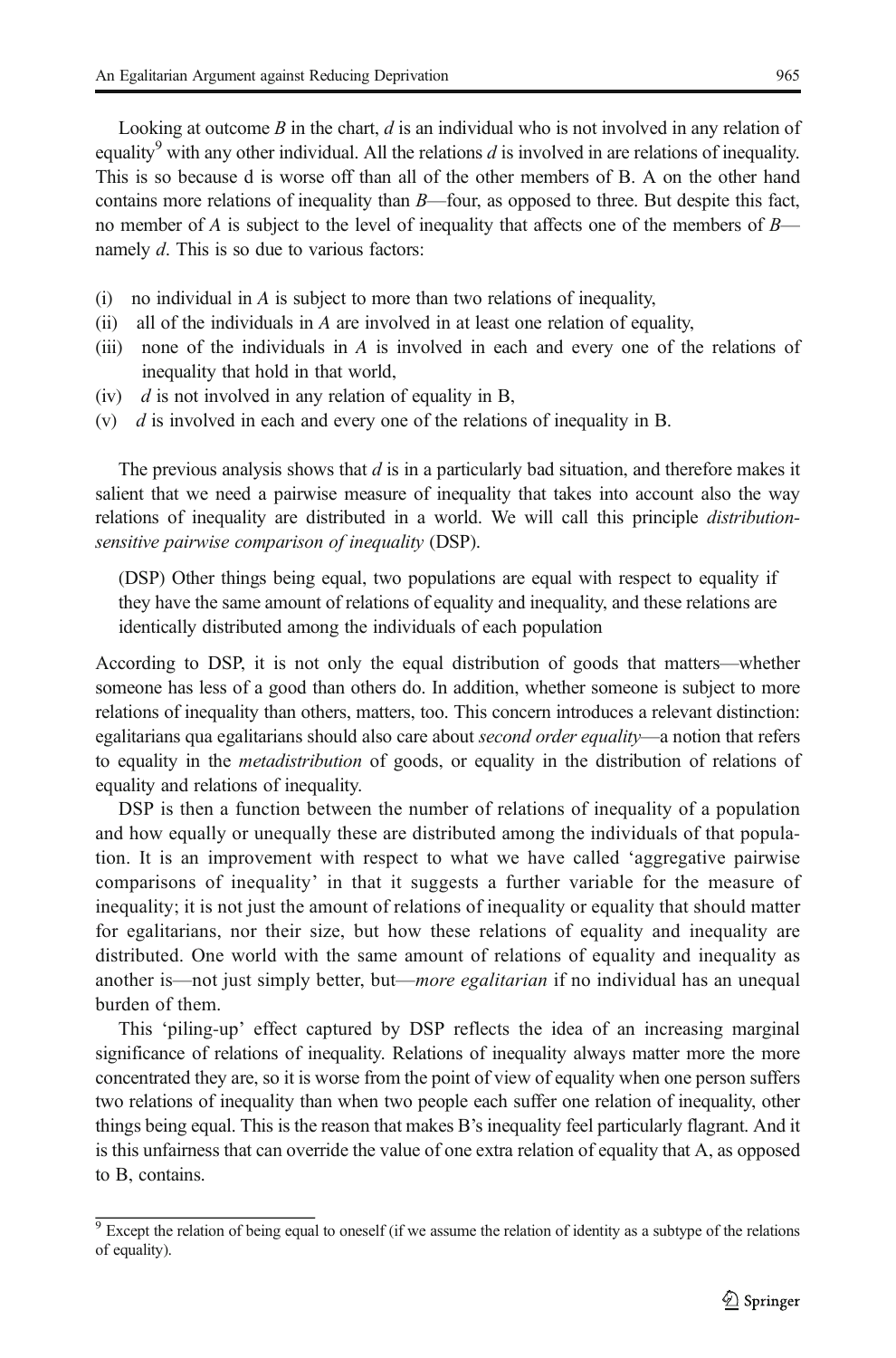The graph at the end of the page represents a population of five better off individuals who are at the same level among each other, and five worse off individuals who are at the same level among each other, too Fig. 4.

The effect on equality of reducing the total number of worse off individuals one by one can be represented by a bounded function according to which, every time a worse off individual leaves the group of the worse off, the inequality of the population increases more, which represents the previously mentioned increasing marginal significance of each new relation of inequality.

According to DSE, each new individual that leaves the group of the worse off increases the inequality of the population exponentially in that it makes the distribution of relations of inequality more concentrated. But the interesting phenomenon here is that this increase in inequality stops at the point in which the last worse off individual disappears. At that precise point, the inequality function stops existing since the population achieves perfect equality. This reveals the crucial normative difference between *eliminating* deprivations and *reducing* the incidence of these.

So, although making some people better off can make the population better in terms of utility both by raising the number of better-off individuals, or by increasing the number of relations of equality, it can also worsen the inequality of those in the group of the worse-off by increasing the number of the relations of inequality they each have.

We have provided an account, DSP, that is able to measure the inequality that affects the worse-off individuals in B-type outcomes—outcomes where the number of worse-off individuals approaches zero. It is time now to attempt to determine how significant this increasing marginal negative value of the concentration of relations of inequality is. How much should the concentration of relations of inequality count? Should it count indefinitely more than the number of relations of equality in aggregative terms? These issues raise two sets of questions: how much does the piling up effect as opposed to a decrease in relations of inequality matter within Equality? And also, how much does Equality matter in comparison to other values?

When comparing two populations, if those two populations have the same total number of relations of equality and inequality, the concentration of relations of inequality can provide a decisive reason to conclude that a population is worse than another with respect to equality. Nevertheless, the cases in which two populations have the same total amount of relations of equality and inequality are a small minority, and their existence is conditional on both populations having the same number of individuals.



Fig. 4 Progressive reduction of deprivations, up to perfect equality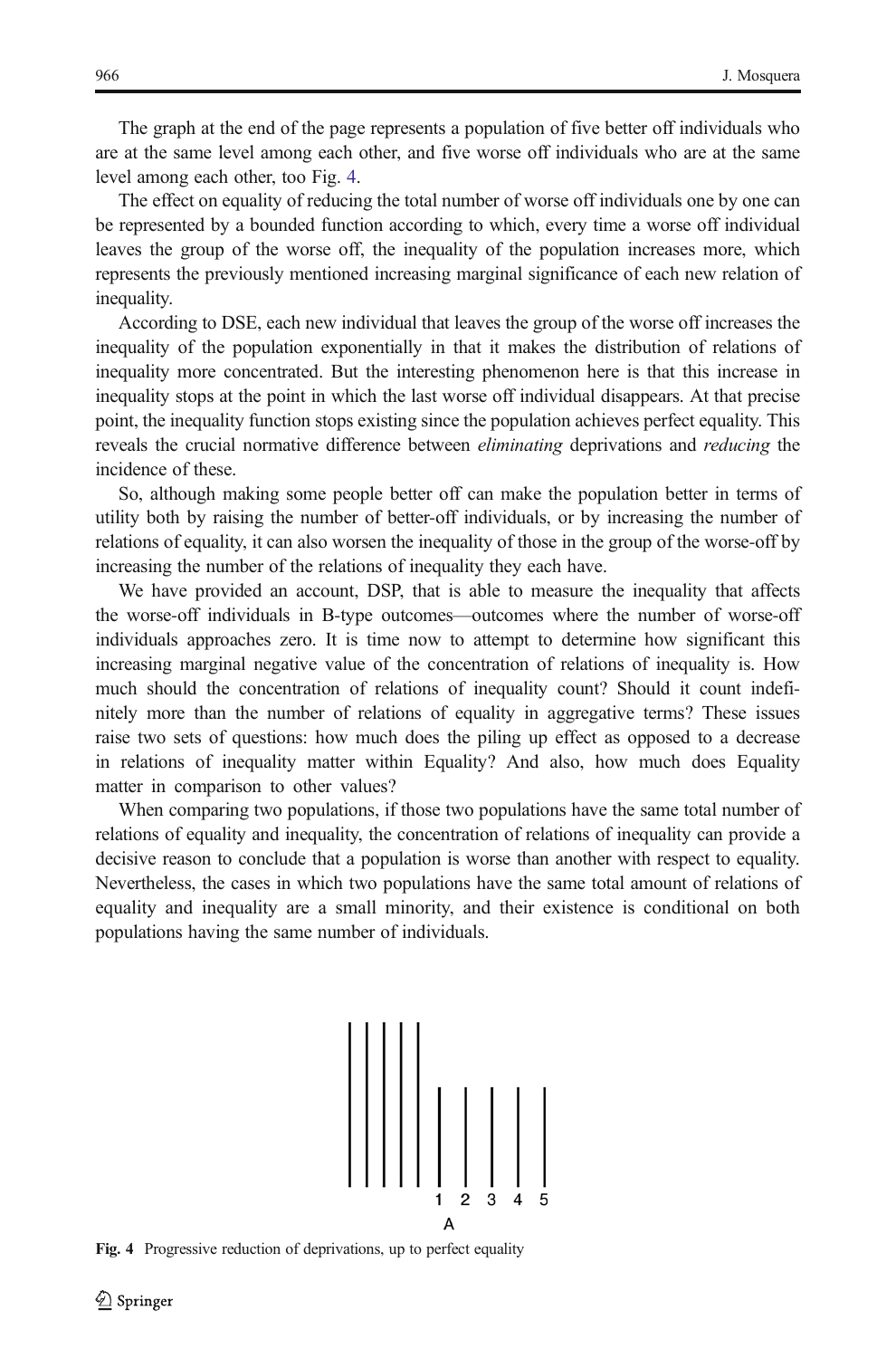<span id="page-11-0"></span>For all other cases in which two populations depart from a different number of relations of equality and inequality, the concentration of relations of inequality will become significant at a certain point. We can establish the correlation that the greater the number of better-off individuals and the smaller the number of worse-off individuals is, the worse this concentration will be.

The difficulty is that these scenarios are also scenarios that contain the highest amount of relations of equality due to their greater number of better off individuals, as we have seen. And although egalitarians can prefer populations where the number of relations of equality is greater, egalitarians qua egalitarians should also be concerned about populations where a small minority—the worse-off—are subject to a concentration of relations of inequality.

More research is needed to determine at which precise point this concentration of relations of inequality can in effect outweigh the value provided by this greater amount of relations of equality and therefore to be able to determine that a population is worse-off with respect to Equality.

#### 4 Conclusion

Throughout this paper we have seen how, although B-type outcomes—those outcomes where the incidence of deprivation is drastically reduced—do not present a problem for Utility or Priority, they do so for Equality. I have shown how B-type outcomes are a potential problem for equality and have proposed a way to measure the inequality they contain: distribution sensitive pairwise inequality (DSP). I have shown how DSP is more powerful than API to account for the inequality that ultimately affects the worse-off individuals of B-type outcomes because DSP preserves the relational aspect of inequality in both the analysis of inequalities and the analysis of relations of inequality.

I also showed that DSP was sustained in the moral difference between reducing the incidence of deprivations and eliminating them, which has lead us to prove premise (5) of the Argument for deprivation reduction—reducing deprivations reduces inequality—false.

The account of equality sketched in this paper systematizes a new dimension of inequality and is therefore promising in various ways. Firstly, it identifies a new dimension of inequality that will be relevant to many debates of political theory and population. And secondly and more broadly, the political notion of Equality is made stronger with the introduction of an account that can give a precise measure to the basic egalitarian intuition that it matters how many more people are better off than the worst-off. Here we have further confirmation of the well-known idea that the notion of inequality is especially rich and complex, and that there is still a lot of work to do to build the best characterisation of it.

Open Access This article is distributed under the terms of the Creative Commons Attribution 4.0 International License (http://creativecommons.org/licenses/by/4.0/), which permits unrestricted use, distribution, and reproduction in any medium, provided you give appropriate credit to the original author(s) and the source, provide a link to the Creative Commons license, and indicate if changes were made.

#### **References**

Arneson R (2004) Luck egalitarianism interpreted and defended. Philos Top 32(1):1–20 Arrhenius G (2013) Egalitarian concerns and population ethics. In: Eyal N, Hurst SA, Norheim OF, Wikler D

(eds) Inequalities in health. Concepts, measures and ethics. Oxford University Press, Oxford, pp 74–91 Cohen GA (1989) On the currency of egalitarian justice. Ethics 99(4):906–944

Nagel T (1979) Mortal Questions. Cambridge University Press, Cambridge

Rawls J (1971) A Theory of Justice. Harvard University Press, Cambridge, MA